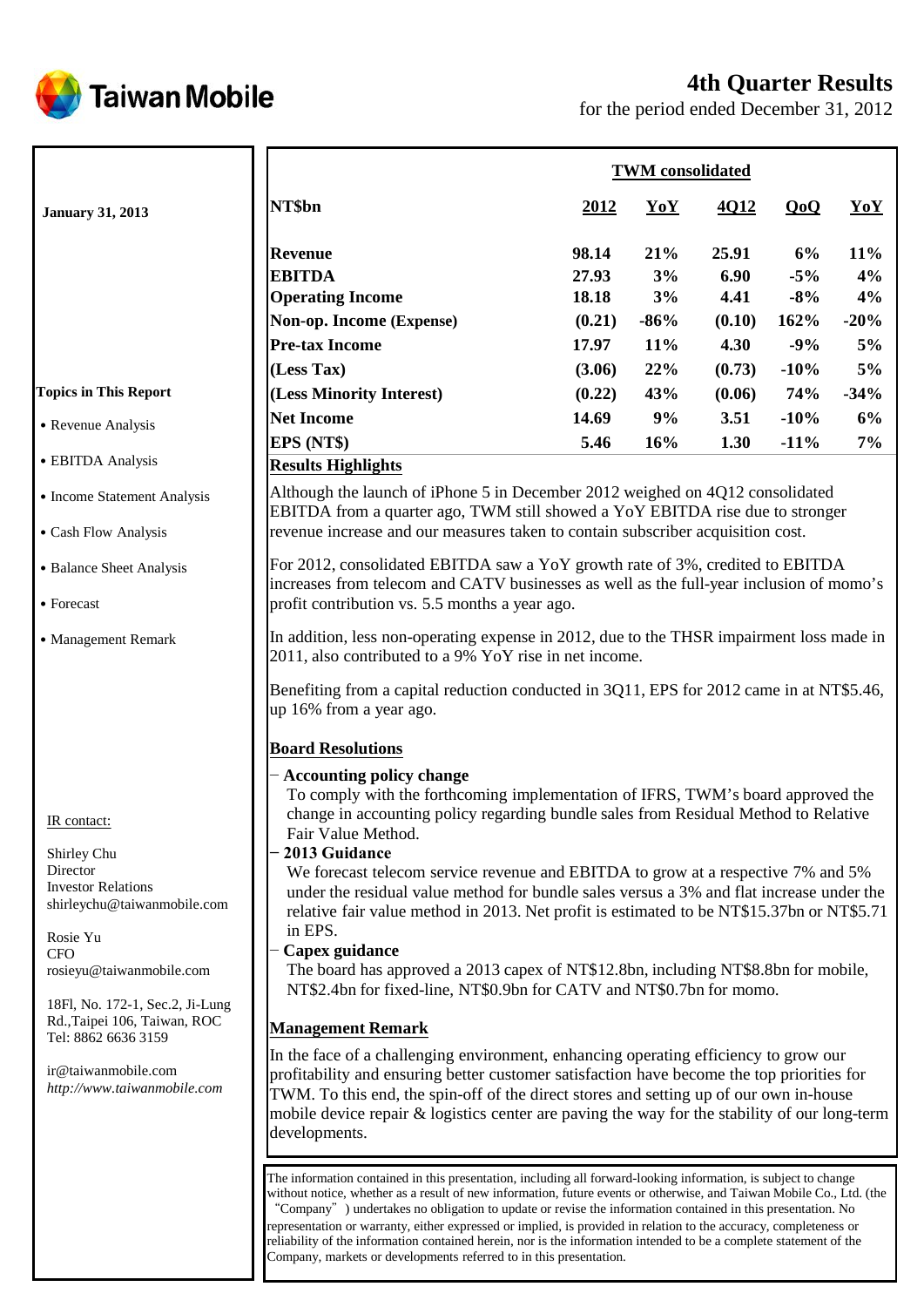

# **I. Revenue Analysis**

#### **Table 1. Key Operational Data**

| <b>Revenue (NT\$bn)</b>    | 4Q12  | QoQ    | YoY    | 2012  | YoY    |
|----------------------------|-------|--------|--------|-------|--------|
| $\mathbf{CBG}^1$           | 16.41 | 5%     | 9%     | 62.90 | 8%     |
| Mobile Service             | 13.26 | 0%     | 6%     | 52.10 | 5%     |
| -Voice                     | 8.68  | $-2\%$ | $-4\%$ | 35.30 | $-5%$  |
| -VAS                       | 4.59  | 6%     | 33%    | 16.80 | 37%    |
| <b>IDD</b>                 | 0.59  | $-7%$  | $-16%$ | 2.56  | $-4%$  |
| <b>Device Sales</b>        | 2.43  | 44%    | 36%    | 7.78  | 41%    |
| <b>EBG</b>                 | 2.62  | $0\%$  | 2%     | 10.39 | 5%     |
| <b>Mobile Service</b>      | 1.17  | 2%     | 10%    | 4.49  | 11%    |
| Fixed-line                 | 0.92  | $-3%$  | $-5\%$ | 3.78  | 3%     |
| ISR & Others               | 0.54  | 0%     | $-1\%$ | 2.12  | -1%    |
| <b>HBG</b>                 | 1.54  | $0\%$  | 4%     | 6.12  | 4%     |
| - Pay-TV related           | 1.07  | 1%     | 2%     | 4.24  | 2%     |
| - Broadband                | 0.28  | 2%     | 11%    | 1.07  | 15%    |
| - Content & others         | 0.20  | $-4%$  | 2%     | 0.80  | $-1\%$ |
| momo & Others <sup>1</sup> | 5.34  | 13%    | 25%    | 18.73 | NM     |
| - TV shopping & catalogue  | 2.21  | 4%     | $-7\%$ | 8.86  | NM     |
| - Online shopping          | 2.72  | 23%    | 77%    | 8.43  | NM     |

|                               | 4Q12  | 3Q12  | 4Q11  | QoQ   | YoY    |
|-------------------------------|-------|-------|-------|-------|--------|
| <b>Mobile Subscribers (K)</b> | 7,012 | 6,945 | 6,663 | $1\%$ | 5%     |
| - Data card                   | 405   | 390   | 340   | 4%    | 19%    |
| Consumer                      | 6,654 | 6,603 | 6,381 | 1%    | 4%     |
| Enterprise                    | 358   | 342   | 282   | 5%    | 27%    |
| <b>Monthly Churn</b>          | 2.0%  | 1.9%  | 1.9%  |       |        |
| MOU (bn)                      | 4.02  | 4.15  | 4.10  | $-3%$ | $-2\%$ |
| Pay-TV Subs (K)               | 580   | 579   | 575   | $0\%$ | 1%     |
| Cable Broadband Subs (K)      | 170   | 167   | 155   | 2%    | 10%    |
|                               | 4Q12  | 3Q12  | 4Q11  | QoQ   | YoY    |
| <b>Wireless</b>               |       |       |       |       |        |
| ARPU (NT\$) -post-paid        | 790   | 792   | 770   | 0%    | 3%     |
| <b>Cable MSO</b>              |       |       |       |       |        |
| Monthly Subscription (NT\$)   | 501   | 502   | 504   | 0%    | 0%     |
| Broadband ARPU (NT\$)         | 545   | 544   | 536   | 0%    | 2%     |
| Blended $ARPU2 (NT$)$         | 776   | 770   | 751   | 1%    | 3%     |

1. momo's financials were included in consolidated P&L since July 13, 2011.

2. Cable TV & broadband related revenue (excluding content agency) divided by its CATV subscriber number

### Revenue Analysis

# *CBG:*

Driven by sustained growth in the mobile internet business, mobile service revenue increased by 6% YoY for the quarter.

At the end of 2012, mobile data adoption rate reached 41%, rising from 28% a year ago. As a result, mobile broadband revenue rose 67% YoY. Wireless data revenue as a percentage of mobile service revenue reached 33% as of year-end, up from 26% a year ago.

Mobile IDD revenue YoY decline came largely from severe competition in prepaid markets as well as the revenue squeeze resulted from messaging apps.

Handset sales in 4Q12 surged due to the launch of iPhone 5 on Dec. 14.

# *EBG:*

Mobile service revenue rose 10% YoY in 4Q12, credited to a rise in the number of subscribers and higher smartphone adoptions.

# *HBG:*

HBG maintained its broadband growth momentum on the back of steady cable internet subscriber growth and an increase in ARPU as the subscriber mix of 20M & above rose to 28% at the end of 2012 vs. 12% a year ago.

Other revenue declined QoQ due to less advertising and performance-related revenue from momo kids channel in 4Q12.

#### *momo*

momo's online shopping revenue retained strong QoQ and YoY growth rates. Despite a YoY drop resulting from weak macro-economics, revenue from TV home shopping came in better sequentially thanks to strong sales from winter clothing and bedding products.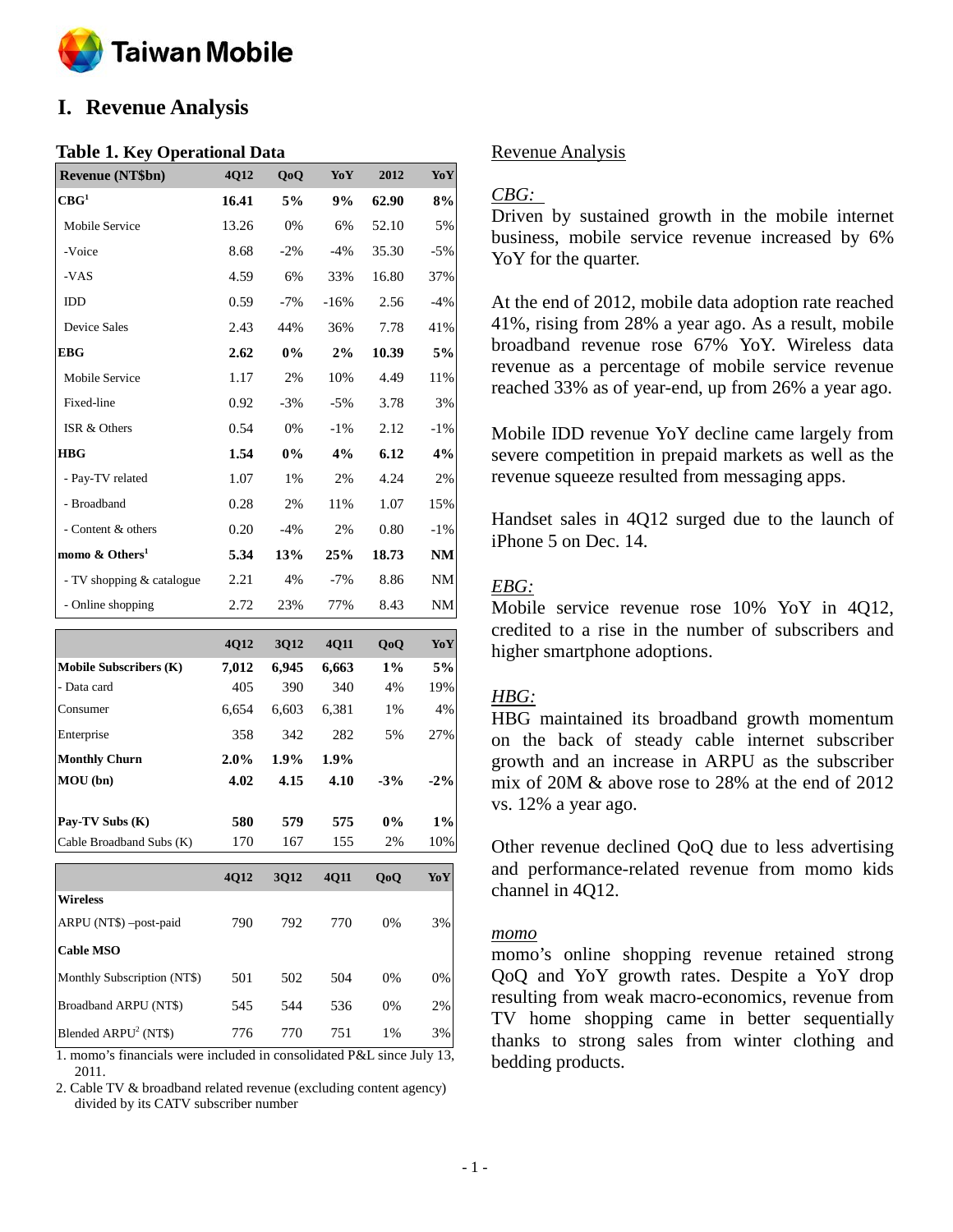

# **II. EBITDAAnalysis**

### **Table 2. EBITDA Breakdown**

| NT\$bn                            | 4Q12  | QoQ         | Yo Y                    | 2012  | YoY         |
|-----------------------------------|-------|-------------|-------------------------|-------|-------------|
| <b>EBITDA</b>                     | 6.90  | $-5%$       | 4%                      | 27.93 | 3%          |
| $\mathbf{-C}\mathbf{B}\mathbf{G}$ | 4.96  | $-8%$       | 2%                      | 20.48 | $-1%$       |
| $-$ EBG                           | 0.93  | 9%          | 26%                     | 3.39  | 19%         |
| $-$ HBG                           | 0.81  | 0%          | 8%                      | 3.24  | $7\%$       |
| -momo <sup>1</sup> & others       | 0.20  | 25%         | $-32%$                  | 0.82  | NM          |
| Margin                            |       |             | 26.6% -2.9ppts -1.7ppts | 28.5% | $-4.8$ ppts |
| $-CBG$                            | 30.2% | $-4.3$ ppts | $-1.9$ ppts             | 32.6% | -3.0ppts    |
| $-$ EBG                           | 35.3% | 2.8ppts     | 6.7ppts                 | 32.7% | 3.7ppts     |
| $-$ HBG                           | 52.5% | $-0.1$ ppts | 2.1ppts                 | 52.9% | 1.5ppts     |
| -momo & others                    | 3.8%  | $0.4$ ppts  | $-3.2$ ppts             | 4.4%  | <b>NM</b>   |
| D&A                               | 2.49  | 3%          | 3%                      | 9.75  | 3%          |
| $-CBG$                            | 2.01  | 2%          | 2%                      | 7.90  | 0%          |
| $-$ EBG                           | 0.25  | 6%          | 13%                     | 0.93  | 15%         |
| $-$ HBG                           | 0.15  | 6%          | 13%                     | 0.57  | 13%         |
| -momo & others                    | 0.09  | $-1\%$      | 5%                      | 0.34  | $\rm{NM}$   |
| <b>EBIT</b>                       | 4.41  | $-8%$       | 4%                      | 18.18 | 3%          |
| $-CBG$                            | 2.95  | $-14%$      | 2%                      | 12.57 | $-1\%$      |
| $-$ EBG                           | 0.68  | 10%         | 32%                     | 2.46  | 20%         |
| $-$ HBG                           | 0.66  | $-1\%$      | 7%                      | 2.66  | 5%          |
| -momo <sup>1</sup> $\&$ others    | 0.12  | 54%         | $-46%$                  | 0.48  | $\rm{NM}$   |

#### **Table 3. Non-operating Item**

| NT\$bn                             | <b>4012</b> | 0 <sub>0</sub> | YoY     | 2012   | YoY    |
|------------------------------------|-------------|----------------|---------|--------|--------|
| <b>Non-Operating</b>               | (0.10)      | 162%           | $-20%$  | (0.21) | $-86%$ |
| -Net Interest Revenue<br>(Expense) | (0.07)      | $-11\%$        | $-10\%$ | (0.27) | 93%    |
| - Write-off Loss                   | (0.21)      | 30%            | 120%    | (0.59) | 34%    |
| -Others                            | 0.17        | $-12\%$        | 305%    | 0.66   | NΜ     |

1. Momo's financials were included in consolidated P&L since July 13, 2011.

# EBITDA Analysis

Although the launch of iPhone 5 weighed on CBG's EBITDA from a quarter ago, EBITDA showed a YoY rise due to stronger revenue increase and our measures taken to contain subscriber acquisition cost.

EBG's 4Q12 EBITDA QoQ growth was largely resulted from expense [discipline.](http://tw.rd.yahoo.com/_ylt=A3eg.822xvNQtB4AZYLhbB4J/SIG=12s0bnjv0/EXP=1358182198/**http%3a/tw.dictionary.yahoo.com/dictionary%3fp=discipline%26docid=1028560) In addition, its rising mobile service revenue from enterprise customers also contributed to the YoY EBITDA increase.

Despite a flat QoQ EBITDA change in 4Q12, HBG managed to maintain a high single digit YoY EBITDA growth rate, aided by profit rise came from 1) better economies of scale and 2) a higher blended ARPU as a result of selling more services to the same household.

momo showed a sequential EBITDA increase, credited to its expanding revenue from virtual channels and operation loss reductions in China.

For 2012, consolidated EBITDA saw a YoY growth rate of 3%, credited to EBITDA increases from telecom and CATV businesses as well as the full-year inclusion of momo's profit contribution vs. 5.5 months a year ago.

# Non-Operating Item Analysis

The QoQ increase in non-operating expense came from a higher asset write-off loss in 4Q12. Nonetheless, full-year write-off loss came in lower than our guidance.

Full-year non-operating expense declined 86% YoY, mainly due to a NT\$1.21bn impairment loss as a result of a Taiwan High Speed Rail (THSR) investment made in 2011.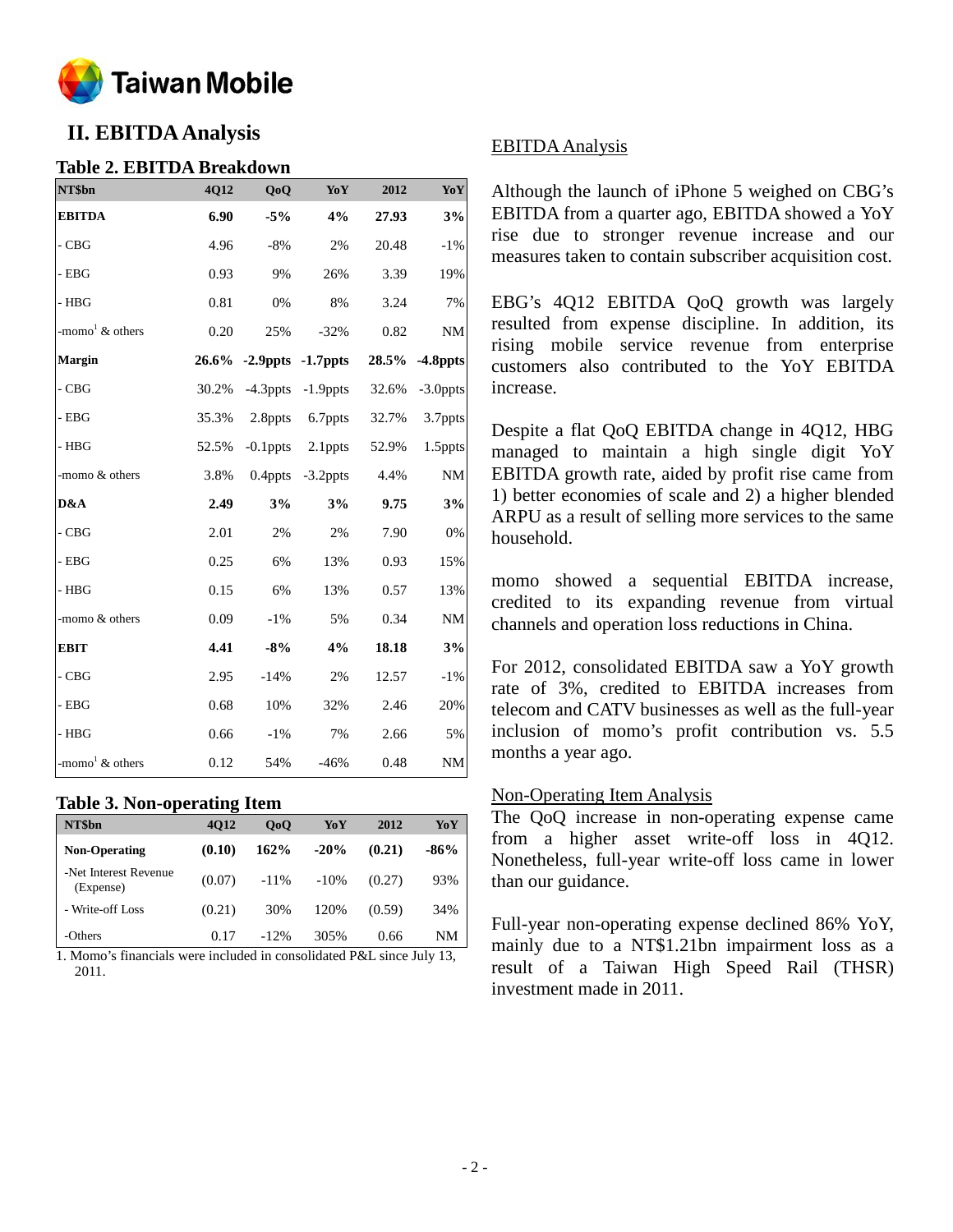

# **III. Income Statement Analysis**

#### **Table 4. Income Statement**

| NT\$bn                       | 4Q12   | 3Q12   | 4Q11   |
|------------------------------|--------|--------|--------|
| <b>Revenue</b>               | 25.91  | 24.51  | 23.44  |
| Service Revenue <sup>1</sup> | 18.00  | 18.01  | 17.28  |
| <b>Handset Sales</b>         | 2.53   | 1.74   | 1.85   |
| momo Revenue $2$             | 5.38   | 4.76   | 4.31   |
| <b>Operating Cost</b>        | 17.02  | 15.41  | 14.82  |
| <b>Operating Expenses</b>    | 4.49   | 4.31   | 4.40   |
| <b>EBITDA</b>                | 6.90   | 7.23   | 6.64   |
| <b>Operating Income</b>      | 4.41   | 4.79   | 4.23   |
| Non-op. Income<br>(Expense)  | (0.10) | (0.04) | (0.13) |
| Pre-tax Income               | 4.30   | 4.76   | 4.10   |
| (Less Tax)                   | (0.73) | (0.81) | (0.70) |
| <b>Net Income</b>            | 3.51   | 3.91   | 3.31   |
| EPS (NT\$)                   | 1.30   | 1.46   | 1.22   |

1. Total revenue deducted handset sales revenue.

#### **Table 5. 2012 Consolidated Results vs. Forecast**

|                              |        |              | $%$ of                              |
|------------------------------|--------|--------------|-------------------------------------|
| NT\$bn                       | 2012   | YoY          | <b>Full-year</b><br><b>Forecast</b> |
| <b>Revenue</b>               | 98.14  | 21%          | 96%                                 |
| Service Revenue <sup>1</sup> | 71.17  | 4%           | 99%                                 |
| <b>Handset Sales</b>         | 8.05   | 42%          | 81%                                 |
| momo Revenue                 | 18.92  | NM           | 96%                                 |
| <b>Operating Income</b>      | 18.18  | 3%           | 98%                                 |
| Non-op. Income (Expense)     | (0.21) | $-86%$       | 27%                                 |
| <b>Asset Write-off Loss</b>  | (0.59) | 34%          | 82%                                 |
| Pre-tax Income               | 17.97  | 11%          | 101%                                |
| (Less Tax)                   | (3.06) | 22%          | 101%                                |
| <b>Net Income</b>            | 14.69  | 9%           | 102%                                |
| EPS (NT\$)                   | 5.46   | 16%          | 102%                                |
| <b>EBITDA</b>                | 27.93  | 3%           | 98%                                 |
| <b>EBITDA</b> margin         | 28.46% | $-4.83$ ppts |                                     |

1. Total revenue deducted handset sales revenue.

2. momo's numbers were consolidated in TWM's financial statement from July 13, 2011.

#### Income Statement Analysis

In 4Q12, the QoQ profit pressure was resulted from the iPhone 5 launch as mentioned. Despite a higher iPhone sales volume due to sufficient supply this round compared to a year ago, TWM's consolidated EBITDA was up by 4% YoY on the back of healthy service revenue growth, stringent network cost control and better containment of handset subsidies.

#### 2012 Full-Year Results

Apart from the EBITDA YoY growth explained in the previous section, less non-operating expense in 2012, due to the THSR impairment loss made in 2011, also contributed to a 9% YoY rise in net income. Group EBITDA margin decline was due to the change in revenue mix from the full-year inclusion of the retail business and higher handset sales. Benefiting from a capital reduction conducted in 3Q11, EPS for 2012 grew 16% from a year ago. Consolidated EBITDA and net income for the year reached 98% and 102% of their full-year guidance, respectively.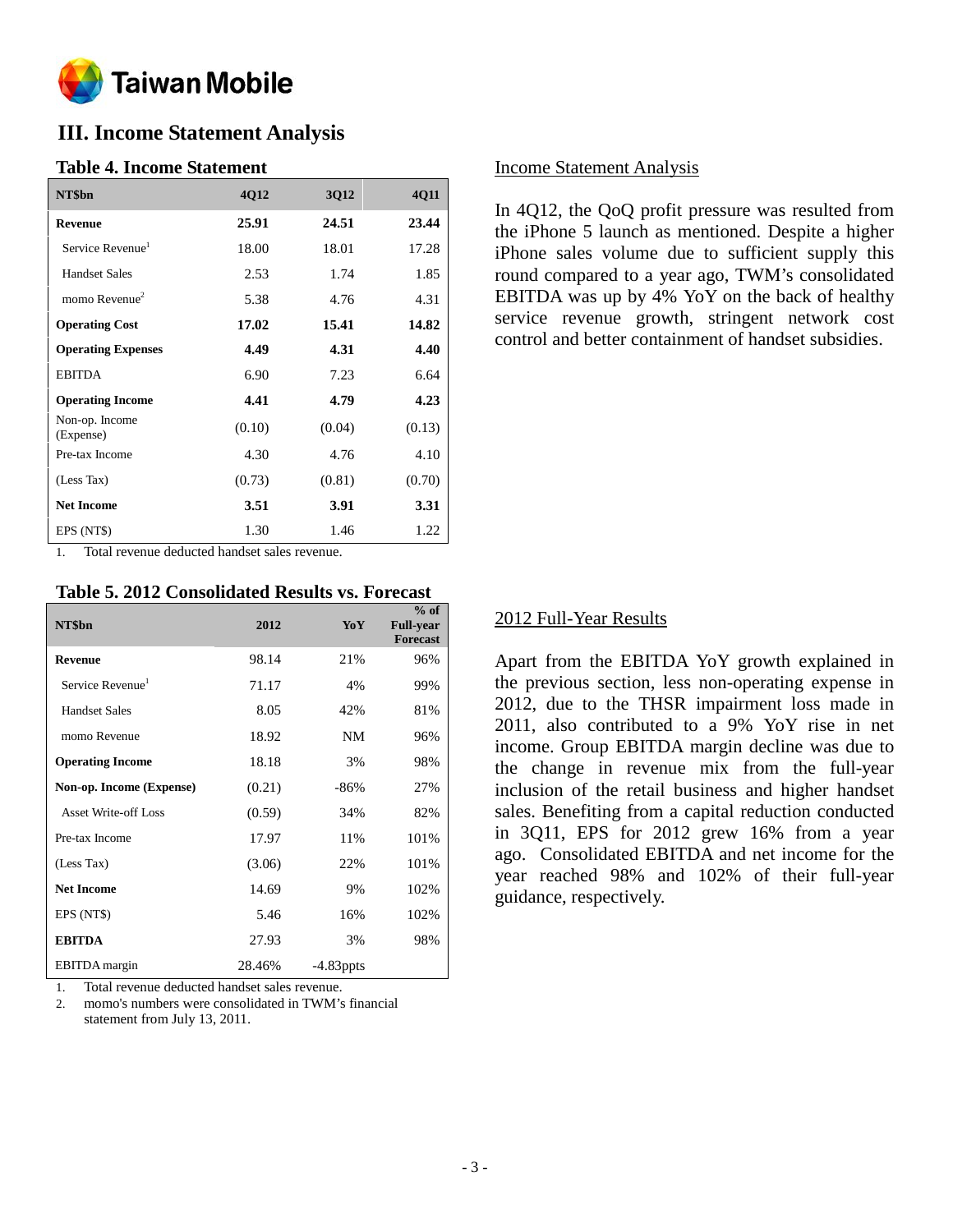

# **IV. Cash Flow Analysis**

# **Table 6. Cash Flow**

| NT\$bn                                                   | 2012    | 2011    | 4Q12   | 3Q12    |
|----------------------------------------------------------|---------|---------|--------|---------|
| Total Op Sources/(Uses) <sup>1</sup>                     | 25.86   | 25.25   | 9.42   | 5.02    |
| <b>Consolidated Net Income</b>                           | 14.92   | 13.63   | 3.57   | 3.95    |
| Depreciation                                             | 8.07    | 7.88    | 2.09   | 2.02    |
| Amortization                                             | 1.68    | 1.61    | 0.41   | 0.42    |
| Changes in Working<br>Capital                            | 0.04    | (0.17)  | 3.02   | (1.68)  |
| Asset Write-off Add-backs                                | 0.59    | 0.44    | 0.21   | 0.16    |
| Other Add-backs                                          | 0.57    | 1.86    | 0.13   | 0.16    |
| <b>Net Investing</b><br>Sources/(Uses)                   | (9.51)  | (15.44) | (2.71) | (3.08)  |
| Capex                                                    | (8.12)  | (6.56)  | (2.35) | (2.35)  |
| Divestment (Acquisition)                                 | (0.70)  | (8.61)  | (0.07) | (0.55)  |
| Others                                                   | (0.69)  | (0.28)  | (0.29) | (0.18)  |
| <b>Net Financing</b><br>Sources/(Uses)                   | (15.81) | (11.48) | (5.23) | (2.32)  |
| Dividends Payment                                        | (13.88) | (12.44) | 0.00   | (13.88) |
| Short-Term Borrowings                                    | (5.84)  | 5.80    | (9.93) | 11.24   |
| <b>Commercial Paper</b><br>Payable                       | (0.90)  | 0.40    | (0.30) | 0.30    |
| Corporate Bond Payable                                   | 5.00    | 0.00    | 5.00   | 0.00    |
| Capital Reduction                                        | 0.00    | (2.99)  | 0.00   | 0.00    |
| Long-Term Bank Loans                                     | 0.00    | (2.30)  | 0.00   | 0.00    |
| Others                                                   | (0.18)  | 0.05    | 0.01   | 0.01    |
| <b>Cash Inherited from</b><br><b>Acquisition of momo</b> | 0.00    | 2.29    | 0.00   | 0.00    |
| <b>Net Cash Position Chg.</b>                            | 0.53    | 0.64    | 1.48   | (0.39)  |

1. Inclusive of cash flow for cash management.

#### **Table 7. Capex & FCF**

| NT\$bn                | 2012  | 2011  | <b>4012</b> | <b>3Q12</b> |
|-----------------------|-------|-------|-------------|-------------|
| <b>Cash Capex</b>     | 8.12  | 6.56  | 2.35        | 2.35        |
| - Mobile              | 5.57  | 4.44  | 1.66        | 1.71        |
| - Fixed-line          | 1.71  | 1.58  | 0.33        | 0.57        |
| - Cable MSO           | 0.74  | 0.32  | 0.32        | 0.05        |
| - momo                | 0.10  | 0.22  | 0.04        | 0.02        |
| % of Revenue          | 8%    | 8%    | 9%          | 10%         |
| <b>Free Cash Flow</b> | 17.74 | 18.70 | 7.07        | 2.66        |

## Cash Flow Analysis

2012 full-year operating cash flow was stable compared to 2011. 4Q12 net cash inflow from operating activities grew QoQ due to the seasonal payments related to full-year frequency usage fee, cable TV content cost as well as employee bonuses in 3Q12.

Net investing cash outflow in 2012 was NT\$9.51bn mainly comprised of NT\$8.12bn in cash capex and NT\$0.7bn in long-term investments including 1) acquiring a 20% stake in Taiwan Pelican Express made by momo, 2) a capital injection to our 49.9%-held Taipei New Horizon, and 3) acquiring a 32.5% stake in Kbro Media. 2011 long-term investment expenditures were mainly for a NT\$8.35bn investment in acquiring a 51% stake in momo.

In terms of financing activities in 2012, net cash outflow of NT\$15.81bn was mainly due to NT\$13.88bn of dividend payments and debt repayments. In 4Q12, we repaid NT\$4bn of corporate bonds carrying a 2.88% coupon and NT\$10.23bn of short-term debts as well as issued NT\$9bn of new corporate bonds with a 1.34% coupon.

#### Capex and Free Cash Flow Analysis

2012 cash capex was NT\$3.68bn lower than the guidance of NT\$11.8bn due to delayed payments of the majority of the IDC (internet data center) construction cost to 1Q13 as well as incomplete payments for most of the 3G expansion completed in 2H12. Full-year cable cash capex rose to NT\$0.74bn due to a portion of the payment for 2011 being delayed into 1Q12.

With increased cash capex from a year ago, full-year free cash flow came in at NT\$17.74bn, translating into a 6% yield.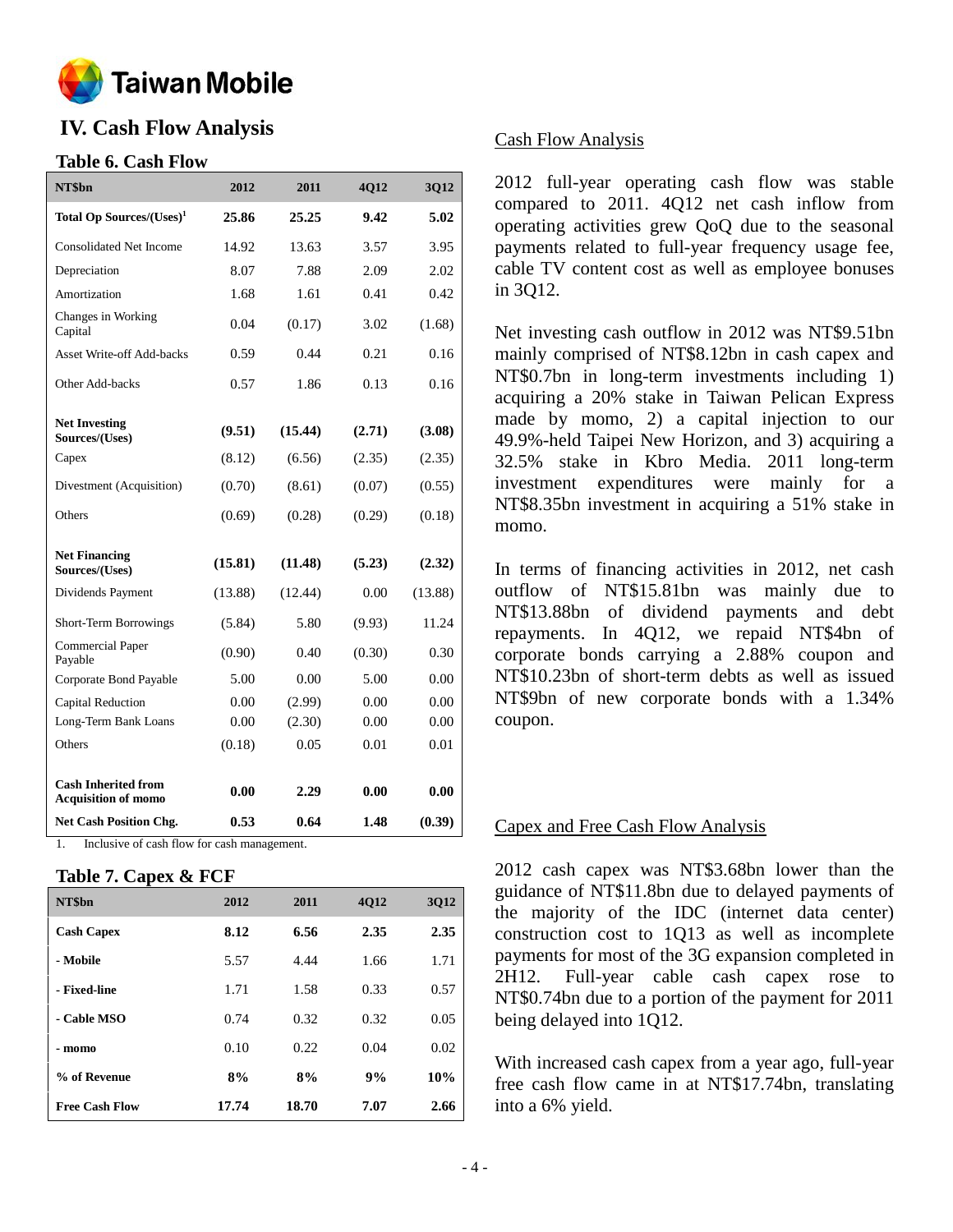

# **V. Balance Sheet Analysis**

# **Table 8. Balance Sheet**

| NT\$bn                                                  | 4Q12    | 3Q12    | <b>4Q11</b> |
|---------------------------------------------------------|---------|---------|-------------|
| <b>Total Assets</b>                                     | 92.38   | 90.17   | 91.79       |
| <b>Current Assets</b>                                   | 20.10   | 17.67   | 18.13       |
| - Cash & Cash Equivalents                               | 7.22    | 5.74    | 6.69        |
| -Available-for-Sale Financial Asset                     | 0.21    | 0.20    | 0.22        |
| - Inventories                                           | 2.63    | 2.30    | 2.07        |
| - Other Current Assets                                  | 10.04   | 9.42    | 9.14        |
| Long-Term Investment                                    | 2.84    | 2.76    | 2.16        |
| Property and Equipment                                  | 39.83   | 39.95   | 40.80       |
| <b>Intangible Assets</b>                                | 26.78   | 27.01   | 27.76       |
| <b>Other Assets</b>                                     | 2.82    | 2.78    | 2.94        |
| <b>Liabilities</b>                                      | 41.57   | 42.93   | 41.73       |
| <b>Current Liabilities</b>                              | 30.75   | 37.43   | 36.11       |
| - ST Debt/Commercial Paper Payable                      | 7.16    | 17.39   | 13.90       |
| - Other Current Liabilities                             | 23.59   | 20.04   | 22.21       |
| Long-Term Borrowings                                    | 9.00    | 4.00    | 4.00        |
| Other Liabilities                                       | 1.82    | 1.50    | 1.62        |
| <b>Shareholders' Equity</b>                             | 50.81   | 47.24   | 50.06       |
| -Paid-in Capital                                        | 34.21   | 34.21   | 34.21       |
| -Capital Surplus                                        | 12.43   | 12.43   | 12.43       |
| -Legal Reserve                                          | 18.06   | 18.06   | 16.72       |
| -Treasury Shares                                        | (31.08) | (31.08) | (31.08)     |
| -Un-appropriated Earnings*                              | 1.33    | 1.33    | 2.27        |
| -Special Reserve                                        | 0.00    | 0.00    | 0.82        |
| -Retained Earnings & Others<br>*: excluding YTD profits | 15.85   | 12.29   | 14.70       |

# **Table 9. Ratios**

|                                   | <b>4012</b> | 3012 | 4Q11 |
|-----------------------------------|-------------|------|------|
| <b>Current Ratio</b>              | 65%         | 47%  | 50%  |
| Interest Coverage (x)             | 52.4        | 53.7 | 46.5 |
| <b>Net Debt (Cash) to Equity</b>  | 18%         | 33%  | 22%  |
| Net Debt $(Cash)$ to EBITDA $(x)$ | 0.32        | 0.55 | 0.41 |
| <b>ROE</b> (annualized)           | 29%         | 35%  | 27%  |
| <b>ROA</b> (annualized)           | 16%         | 18%  | 15%  |

### Balance Sheet Analysis

*Assets:*

In 4Q12, cash balance increased due to more operating cash inflow in the quarter compared to a quarter ago.

The increase in inventories from a quarter ago was mainly due to more smart devices procured.

The net PP&E balance consists of \$31.2bn in mobile, \$6.1bn in fixed network, \$2bn in cable-TV assets and \$0.5bn in momo.

# *Liabilities & Shareholders'Equity***:**

Higher level of accounts payable associated with smartphone procurement resulted in higher other current liabilities in the quarter.

As mentioned in cash flow analysis section, 4Q12 short term debt was reduced as a production of repayments of NT\$10.23bn bank borrowings and NT\$4bn domestic unsecured bond as well as a reclassification of another NT\$4bn corporate bond from long-term borrowings. In addition, NT\$9bn of a 7-year corporate bond with a 1.34% coupon was issued in the quarter. As a result, the short-term borrowings to total borrowings ratio decreased to 44% from 81% a quarter ago.

# Ratio Analysis

More short-term debt repayment in 4Q12 resulted in higher current ratio and lower ratios of net debt to equity and net debt to EBITDA.

ROE and ROA in 4Q12 stayed at reasonably high levels.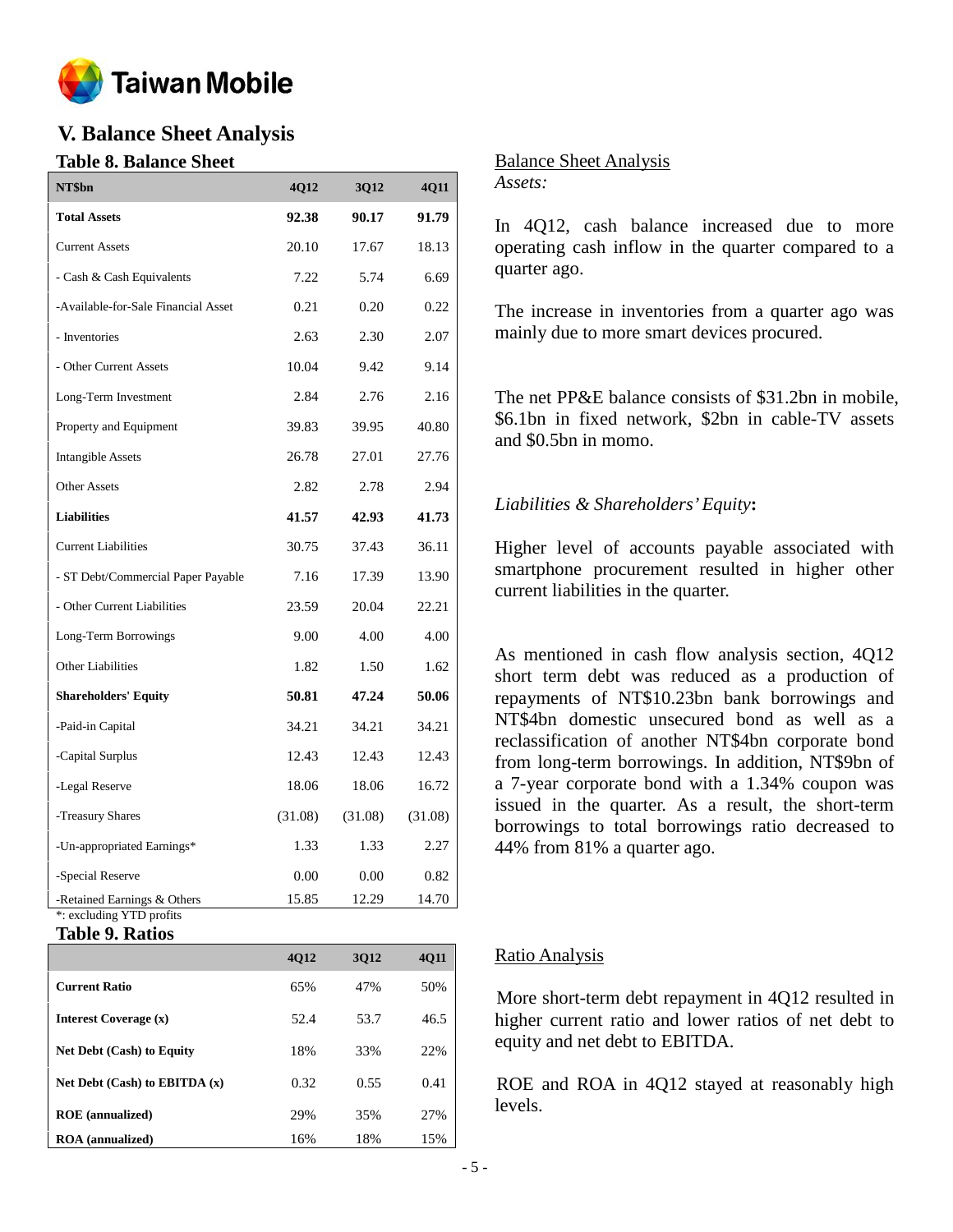

# **VI. Forecast**

# **Table 10. Forecast**

| NT\$bn                                   | 2013   | 2012   | YoY   |
|------------------------------------------|--------|--------|-------|
| <b>Revenue</b>                           | 112.38 | 100.42 | 12%   |
| -Telecom service revenue                 | 61.21  | 59.21  | 3%    |
| -Handset sales revenue                   | 21.43  | 15.59  | 38%   |
| Revenue (Residual Value)                 | 111.72 | 98.28  | 14%   |
| -Telecom service revenue                 | 69.16  | 64.59  | 7%    |
| -Handset sales revenue                   | 12.83  | 8.06   | 59%   |
| Cash Cost <sup>1</sup>                   | 62.88  | 52.52  | 20%   |
| <b>Selling Expense</b>                   | 13.87  | 12.60  | 10%   |
| G&A                                      | 5.14   | 4.84   | 7%    |
| Other income                             | 0.07   | 0.07   | 0%    |
| <b>EBITDA</b>                            | 30.56  | 30.53  | 0%    |
| <b>EBITDA</b> (Residual Value)           | 29.92  | 28.42  | 5%    |
| D&A                                      | 10.27  | 9.75   | 5%    |
| Operating Income                         | 20.29  | 20.78  | $-3%$ |
| Non-op. Income                           | (1.42) | (0.84) | 69%   |
| - Asset write-off                        | (1.00) | (0.59) | 68%   |
| Pre-tax Income                           | 18.87  | 19.94  | $-6%$ |
| <b>Net Income</b>                        | 15.37  | 16.33  | $-6%$ |
| Net Income (Residual Value)              | 14.84  | 14.58  | 2%    |
| EPS $(NT\$ <sup>2</sup>                  | 5.71   | 6.07   | $-6%$ |
| EPS $(NT\$ <sup>2</sup> (Residual Value) | 5.51   | 5.42   | 2%    |

2. EPS is based on total share counts of 2.69bn for 2013 & 2012.

# IFRS

The International Financial Reporting Standards (IFRS) has been applied starting from 2013. We expect 2013 revenue and EBITDA to grow 14% and 5%, respectively, with handset bundle sales under residual value method.

#### Accounting policy change

In addition to adopting IFRS, for handset bundle sales, we switched from Residual Method to Relative Fair Value Method. Handset sales in 2013, reflecting market price adjustment, will be up to NT\$21.4bn, rather than NT\$12.8bn we will receive from customers. Mobile service revenue, factoring

in the aforementioned, plus the impacts carried forward from bundle sales prior to 2013, will be down to NT\$61.2bn. As a result of the accounting policy change, we expect revenues to increase by 12% with 2012 numbers also shown on the same basis and EBITDA to remain flat YoY.

The additions to total revenue from residual value method to relative fair value method are forecasted to be NT\$0.66bn in 2013. This, compared to NT\$2.15bn revenue difference in 2012 on a pro forma basis, explains the main difference in EBITDA growth from 5% on a residual value method basis to 0% on a relative fair value method basis. This also explains the subdued revenue and profit YoY growth forecast for 2013.

We also note that the accounting policy change has generated NT\$7.2bn increase in retained earnings as of January 1, 2013, reflecting accumulated adjustments arising from adopting relative fair value method due to unexpired contracts prior to 2013.

# Non-operating

Non-operating expense increase will be mainly from larger asset write-off losses and more interest expense resulted from higher gearing prepared for  $4G$ 

In a nutshell, we forecast 2013 EPS to reach NT\$5.71.

# **VII. Management Remark**

# Key message

In the face of a challenging environment, enhancing operating efficiency to grow our profitability and ensuring better customer satisfaction have become the top priorities for TWM. To this end, the spin-off of the direct stores and setting up of our own in-house mobile device repair & logistics center are paving the way for the stability of our long-term developments.